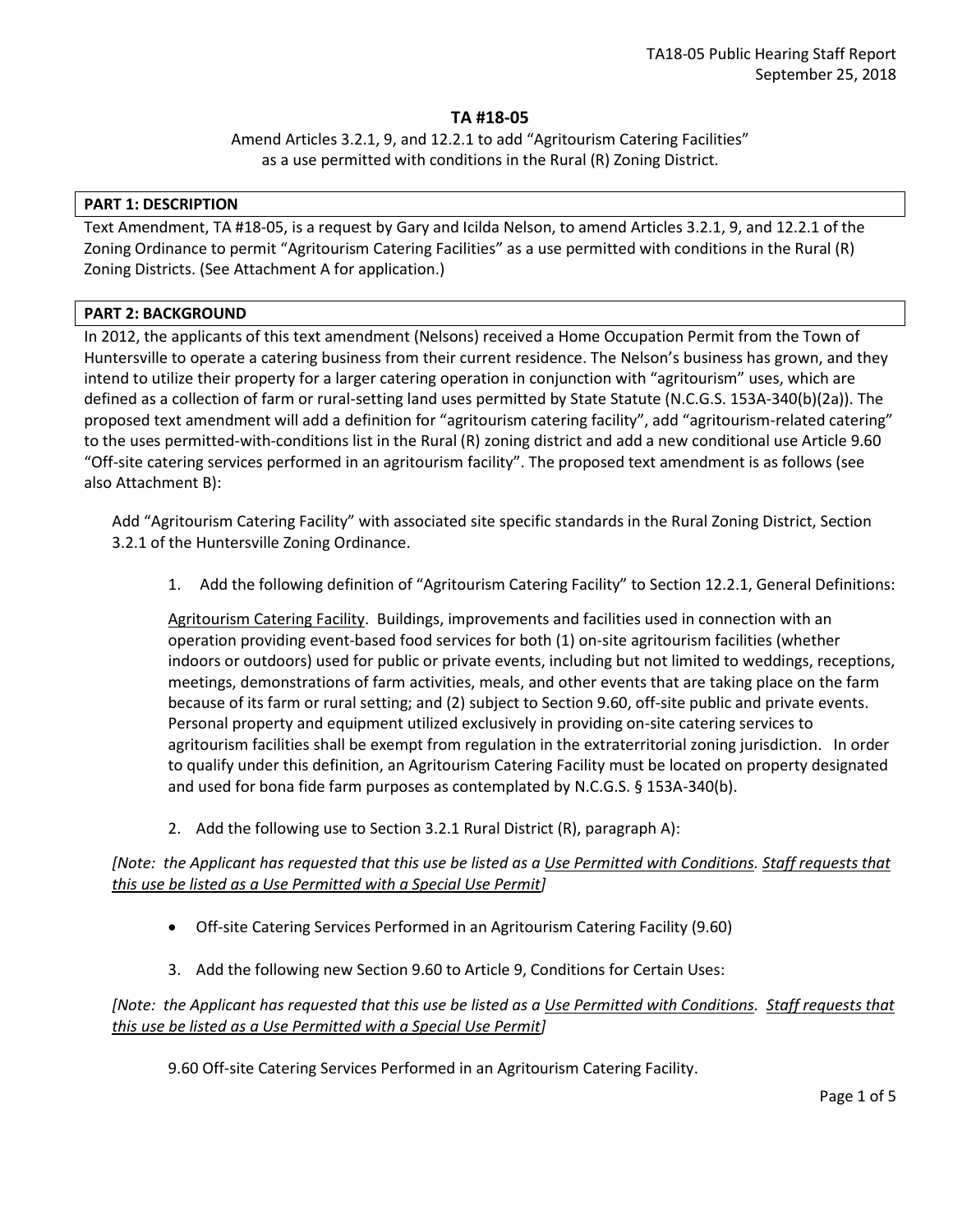Off-site catering services in an Agritourism Catering Facility are permitted in the Rural Zoning District [applicant request: as a Use Permitted with Conditions if the following standards are met:] [Staff recommendation: subject to a Special Use Permit, according to the procedures of Article 11.4.10, if the evidence introduced at the Special Use Permit Hearing establishes that the following standards are met (as modified, if applicable):

- 1. The facility shall be located on a lot of at least twenty (20) acres in size.
- 2. A principal residence shall be located on site.
- 3. There shall be no more than twelve (12) employees present and performing activities for the off-site catering services at any time, excluding on-site resident family members of the facility owner employed in the catering operation. As used in this section 9.60, employees who are present and performing activities for both on-site and off-site catering services shall count towards the twelve (12) employee limit. The [zoning permit] [special use permit] shall specify the number of employees permitted at the facility at the same time.
- 4. That facility shall have adequate off-street parking for the permitted number of employees and for the vehicles used for off-site catering services. In order to accommodate employees, off-site catering vehicles and visiting clients of the catering operation, there shall be a minimum of 1.5 spaces for each permitted employee and off-site catering service vehicle. As used in this section 9.60, vehicles used for both on-site and off-site catering services are included and subject to these regulations. Such parking shall have a visually opaque buffer at least thirty-five feet in width along the adjacent boundary [Requested by applicant: or a structural screen such as a fence that is augmented with vegetation].
- 5. There shall be no outside storage or evidence of personal property, materials and equipment used for off-site catering services visible from adjoining residences or streets. As used in this section 9.60, personal property, materials and equipment used for both on-site and off-site catering services are included and subject to these regulations.
- 6. If any portion of the facility utilized by the off-site catering services is located within the on-site principal residence, such portion shall occupy no more than twenty-five percent (25%) of the total finished square footage of such principal residence. The total square footage of the facility used for off-site catering services may not exceed fifty (50%) of the total finished share footage of such principal residence. As used in this section 9.60, portions of the facility used for both onsite and off-site catering services are included and subject to these regulations.
- 7. The lot containing the facility shall have (i) a minimum of thirty feet (30') of frontage on a public road or (ii) a thirty foot (30') wide exclusive easement to a public road. [applicant requests that a shared exclusive easement, of a minimum of 40' in width, for use by no more than three adjoining properties at the time of the issuance of the [zoning][special use] permit.
- 8. Entrance drives, internal drives, parking and service areas may be gravel, crushed stone, or other suitable material approved by the Planning Director. These areas shall be well-maintained and kept free of potholes, weeds, etc. The initial fifty feet (50') of driveway from the public roadway connection shall be paved with concrete or asphalt.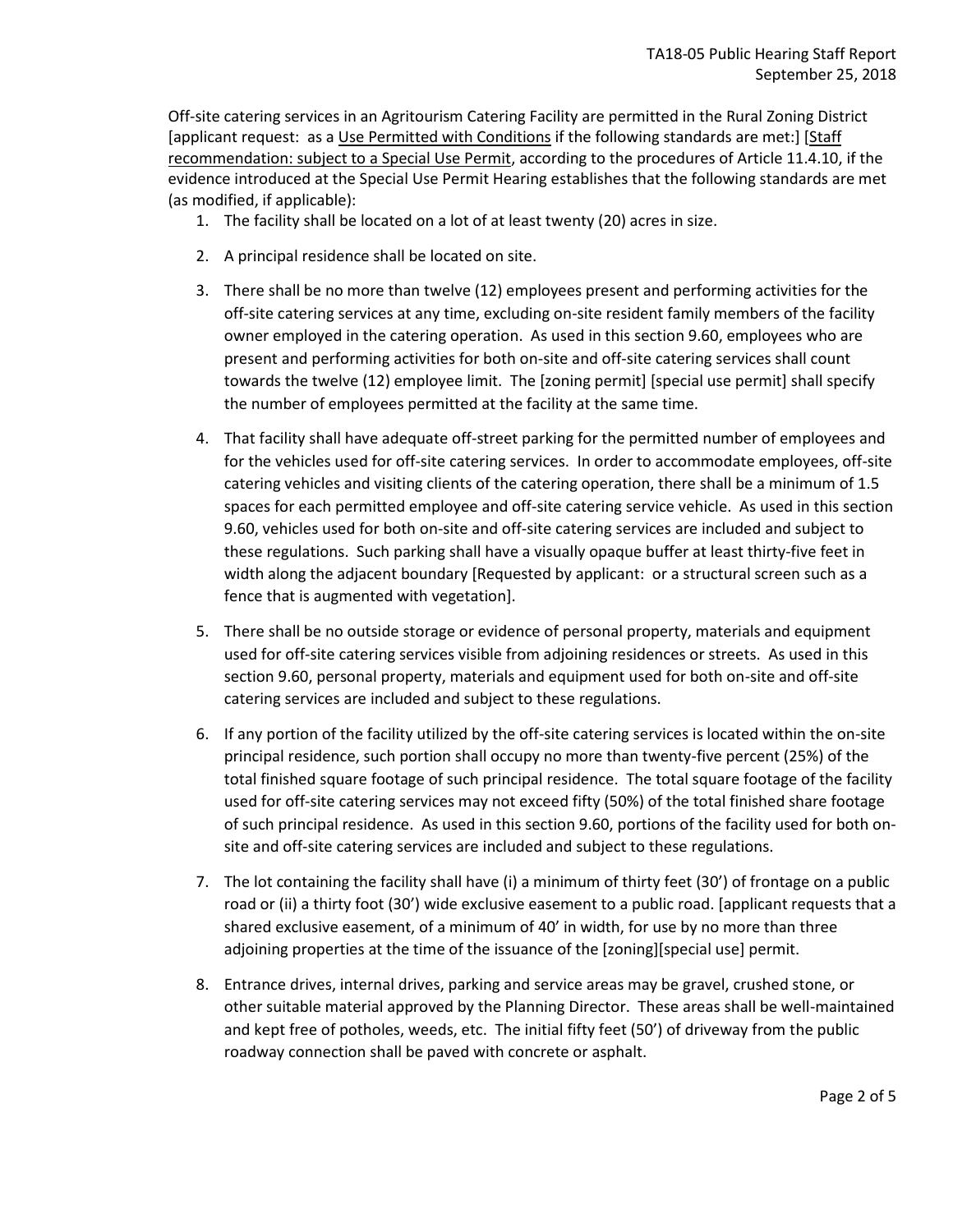9. [Applicant requests that if the Board rejects applicant's suggested language in Items #4 or #7 (above) that the use is classified as a special use and the following language shall be added:] As each property is unique, the Town Board may modify the above standards based on particular topographical issues, or impacts (or lack thereof) on surrounding properties. .

Staff does not recommend the proposed text amendment, as it is not in keeping with the existing and permitted uses in the Rural zoning district. The intent of the Rural Zoning District is to "encourage the development of neighborhoods and rural compounds… Development typologies associated with the Rural district are farms, the single house, the conservation subdivision, the farmhouse cluster, and the residential neighborhood". Therefore, a full-service catering operation is not seen as a compatible land use in this area. The additional traffic and commercial activity is not in keeping with the stated intent of the zoning district.

In addition, if this use is to be considered, it is recommended to be considered via the special use permit process, as there is a public hearing requirement for a special use permit that will solicit input from interested citizens and would permit the Town Board to "attach reasonable and appropriate conditions and safeguards to the location, nature and extent of the proposed use and its relation to surrounding property, for the purpose of ensuring that the conditions of permit approval will be complied with and any potentially injurious effect of the special use on adjoining properties, the character of the neighborhood, or the health, safety and general welfare of the community will be minimized"(Zo. Ord. Art. 11.4.10.f).

## **PART 3: RELEVANT HUNTERSVILLE 2030 COMMUNITY PLAN AND APPLICABLE LONG RANGE PLAN SECTIONS**

H-8: Development in the Transitional and Rural Areas – Maintain the development standards in the Transitional and Rural zones and consider adjustments if warranted by changes in the housing market. Staff Comment: As there are approximately 40 parcels within the Town's Rural zoning district that would qualify under this amendment, and the daily employee traffic and associated commercial-type activities associated with a catering operation are generally seen as potentially incompatible with the Rural zoning district, this amendment is not supported by the 2030 Comprehensive Plan. This amendment is not seen as a product of changes in the housing market, but rather a preference by an individual property owner to expand a business in an area designated for low-density, residential development.

### **PART 4: STAFF RECOMMENDATION**

The proposal to amend Articles 3.2.1, 9, and 12.2.1 of the Zoning Ordinance to permit agritourism-related catering as a use permitted with conditions in the Rural (R) Zoning District is NOT recommended by Staff as the use is not consistent with the stated intent of the Rural Zoning District (see Parts 2 & 3 above). However, if the use is to be permitted, staff would recommend a special use permit process is the appropriate method to review potential impacts of an agritourism catering facility.

### **PART 5: HUNTERSVILLE ORDINANCES ADVISORY BOARD**

On August 2, 2018, the Ordinances Advisory Board recommended approval of the attached proposed ordinance as a Special Use Permit, by 5-3 vote.

### **PART 6: PUBLIC HEARING**

A Public Hearing was held on September 4, 2018. No input was received from the general public. The Board of Commissioners asked numerous questions, regarding general regulations for bona fide farms, lot-access requirements and buffering regulations. Susan Irvin, representing the applicants, discussed three (3) issues they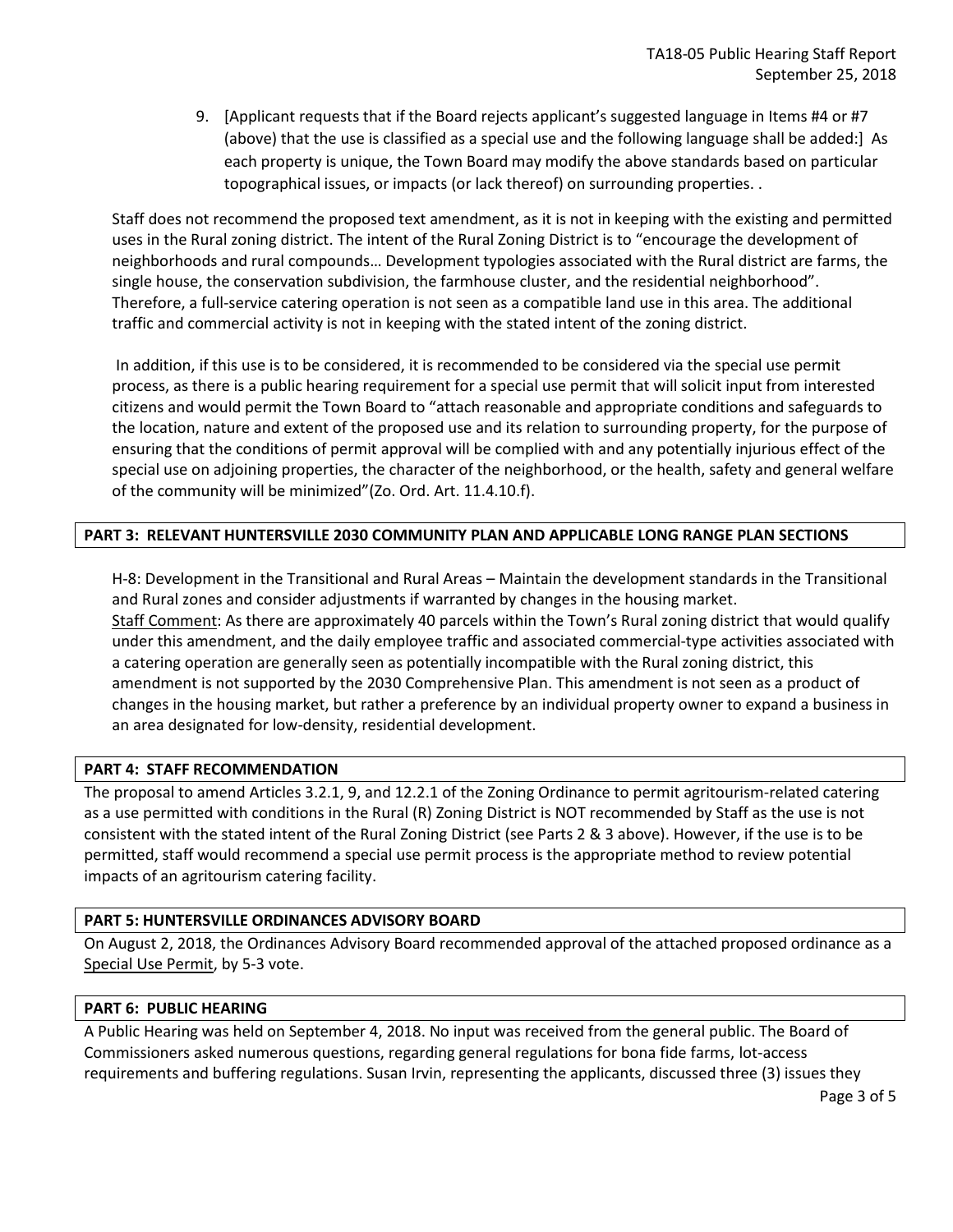wanted the Town Board to consider within the proposed Ordinance (which staff over-all, does not support). They were:

- A) Allowing as a use with conditions (as opposed to a Special Use Permit);
- B) Allowing flexibility on required buffers;
- C) Allowing a shared-access easement (as opposed to an exclusive easement).

### **PART 7: PLANNING BOARD RECOMMENDATION**

The Planning Board is scheduled to hear this text amendment on September 25, 2018.

#### **PART 8: ATTACHMENTS**

Attachment A: Text Amendment Application.

Attachment B: Proposed Ordinance Language.

Attachment C: North Carolina General Statue 153A-340(b)(2a).